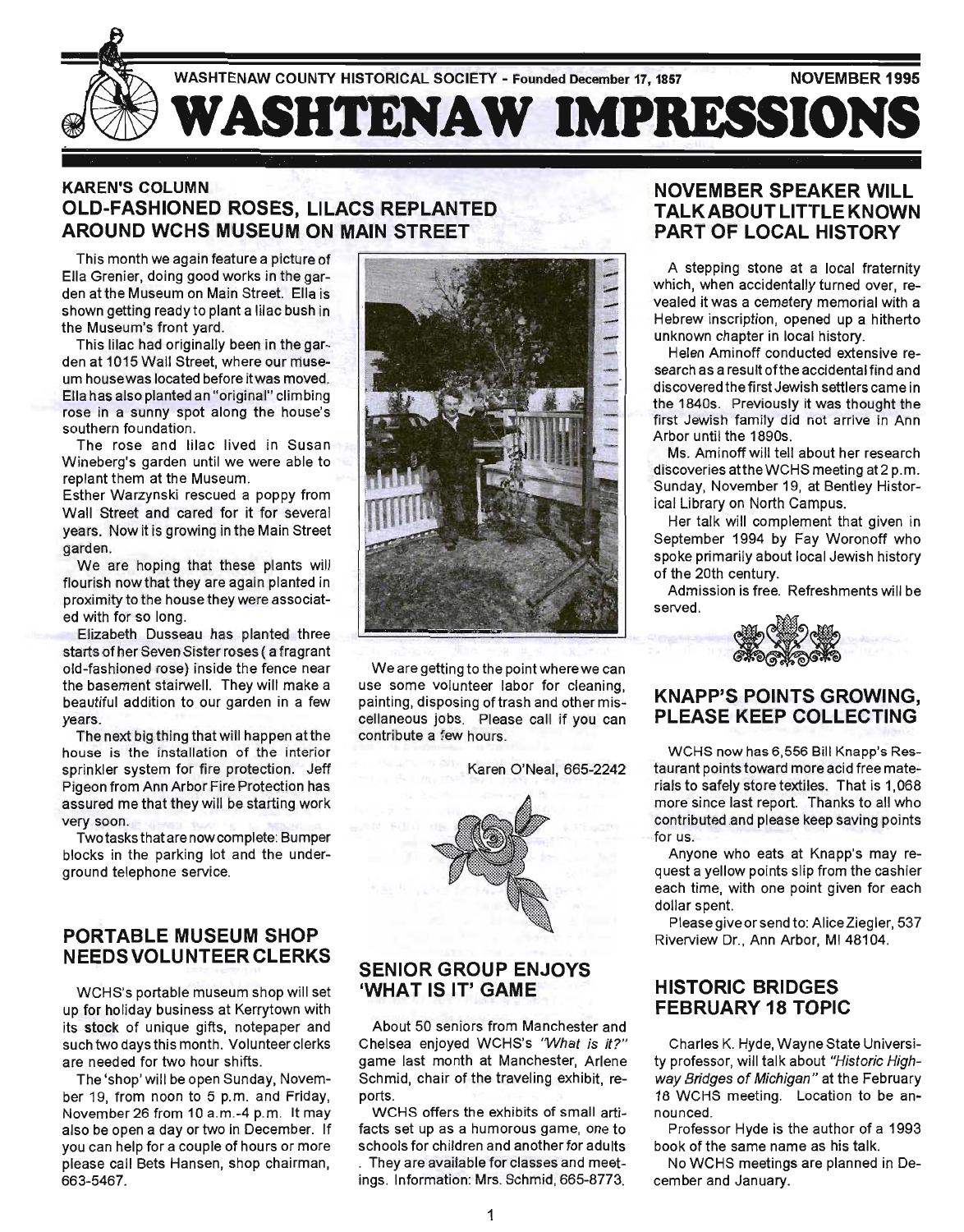# **HAVE GENEALOGY BUG?--HERE'S HOW TO TREAT IT**

Probably the best way to get started in genealogy is with oral history-start with grandparents, aunts and uncles, Karen Jania, resident genealogist at Bentley Historical Library, told the October WCHS audience.

"It's something you can never start too soon because people don't live forever."

Ms. Jania has been at Bentley about eight years but genealogy has been a hobby of hers for over 20 years, she said.

"I'm excited about genealogy and I like to share my knowledge with others so they too can get the genealogy bug."

She handed out a 12-page packet of information like she uses for her workshops. "While normally I talk about doing genealogy at Bentley, the handout information can apply to other libraries and archives."

name above and mother's below. That way you have a standard-paternal family on the upper half, maternal family on the lower half."

"I'm surprised how many people don't know who their grandparents were, or if they do know, they don't know where they were from."

"If you can, sit down with grandparents, aunts and uncles and get some basic information. Oral history is generally reliable."

"Sometimes relatives don't want to give information for whatever reason. In that case you have to respect these people. If they don't want to talk about it, don't pursue it. There are other ways.

"Sometimes they have skeletons in the closet or, for whatever reason, they are not comfortable talking about it. Be considerate of the other person. The nicer you can be, the more interested, the more respectful, the more information you will get.

"My grandmother kept an old Bible by her bedside. She wrote down all her kids, the day they were born, the time and how much they weighed. Previously, I had known the day born but I had no idea of their weight. They were all eight and nine pounders so when I had my eight and ten pound children, I knew it was genetic.

"After my grandmother died and we went through the house we found an unexpected treasure. It was not a marriage certificate but a marriage record filled in with her name and grandpa's, where they were from, when they got married and the minister's name.

"Once you've exhausted oral history or not got any, you have to start somewhere.

"If you haven't found out where your ancestor resided from oral history, one real good place is the census index. At Bentley we just have Michigan. You can look up the surname. The index will tell what county and township the person resided in and what page of the census their



Some lucky family history researchers might find a picture similar to this of an ancestor's home in an old county atlas. This is the Nathan T. White home in Ann Arbor Township from the 1874 WashtenawCounty Atlas. Incidentally, the house is still standing across from Huron High School.

name is on.

Federal censuses of Michigan are available for every decade from 1820 to 1880 according to her information sheet. How- .. ever the 1900, 1910 and 1920 are also available. Michigan territorial and state censuses are available from 1827, 1834, 1845, 1884 and 1894.

Typically, they tell you the head of the household, age, sex, color, whether husband or father, if widowed, where mother and father born, number of years resided in state, also number of years in the United States.

"Then you have censuses like 1840. All it tells you is the head of household and age range and sex of household members, as one male 0-1 year, one female,1-5 years, and so on in five-year increments.

"The 1894 state census is a superb resource. There also is an 1884 state census. However, in Washtenaw County they did not count Ann Arbor, Dexter or Ypsilanti.

"Taking the census was a way of getting income. You got a lot of illiterate people doing it. They might ask the name and spell it phonetically. If someone was not home, especially on a second call, they might ask a neighbor for information.

"The census is not 100 percent fact but it is a good place to start. You're not going to get perfect spelling. Typically with the place of birth and parents I've found very little error

"There is a Soundex index on microfilm in libraries which have census records which may be used to get all the names that could be confused with that name as far as spelling goes. You cross out all vowels, also 'w' and 'y'. The remaining consonants are given a number. With that number you can access the Soundex index

to locate the correct family. Then with this new information you can go directly to the census

Someone said the secretary of State uses the Soundex system and the first three numbers of your driver's license is the Soundex code for your surname.

"You can also use the Latter Day Saints Library. One of the many excellent resources they have is called an IGI listing. All you have to know is the state the family resided in, then you can look up the surname."

In the example she used, Jefferson Hafley, it told that his father and mother were Jacob and Polly and he was born in 1841 in Casey County, Kentucky.

"I did that with some of my surnames in Kentucky. I went through and found all the same last names, then went through to highlight all of that same last name in Casey County. Then I went through to find all whose parents were Jacob and Polly to highlight them.

That gave meall their children. Of those others in the same county, there is a good chance they are related to Jacob and Polly's family, perhaps cousins.

"With that information are reel numbers of microfilm that you can request to see. The nearest LOS Branch Library is at 914 Hill Street in Ann Arbor.

"Another way to try to find out where a relative resided is the Michigan Biography Index. We have it at Bentley. It is also at the Library of Michigan in Lansing and the Burton Historical Collection at the Detroit Public Library.

"A woman at Burton, Frances Loomis, in 1950 wentthrough Michigan printed sources and indexed any biography of five lines or more. The index tells where it appears, such as in a county history.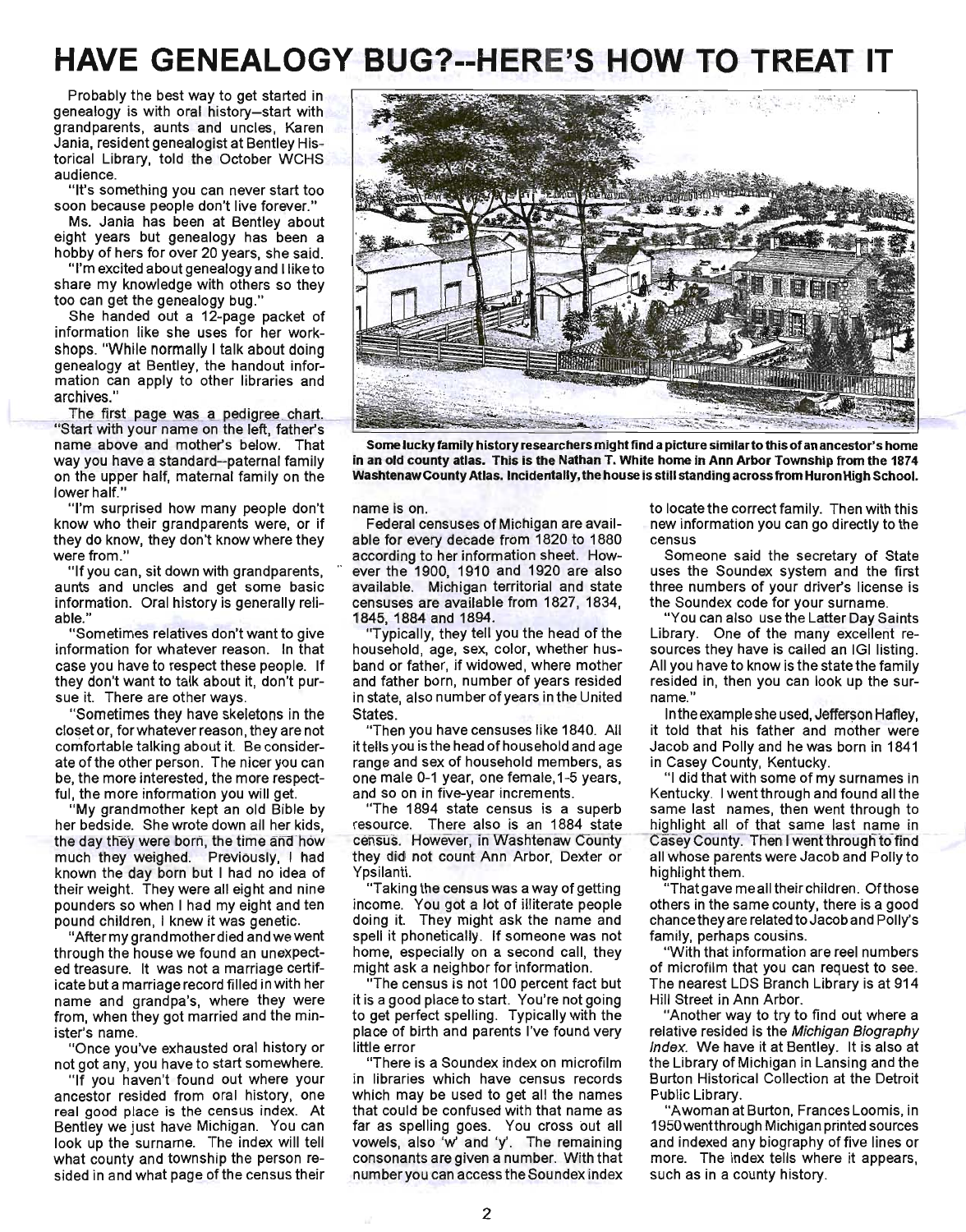"People paid to be in county histories. Sometimes families who didn't have a lot of money pooled their money so the biography contained not only information about the man and his family but also his wife and her parents and their children.

"So it is well worth looking at biographies, even if they are not about your individual.

"Another place to find out where your ancestor resided is in city or city/county directories. For example, an 'Ann Arbor City Directory lists Herbert Mallory, an instructor at the U-M, wife, Ellamae, and they lived at 1910 Cambridge.

"County directories list residents in other towns in the county and, in back, have a rural section with names in alphabetical order. They tell what township and section, how many acres and how much the farmer's land was worth.

"With the township and section, then you can go to the plat books for the location.

"Bentley has many city directories for a lot of Michigan towns. We have Detroit directories from about 1860 pretty much through 1950, then it's spotty.

"Give us a call and ask if we have a specific city for a certain time period. We have a handy book we can use to look it up quickly. I should add though that we only have city directories through 1940 in this building.

"Beyond 1940 we have them in what is called our annex, an off-site location. It takes 48 hours to bring them over here. If you want to see stored directories, call and make an appointment.

"To find out where a relative was born you can go to the census.

"Another resource are printed histories- county histories, also a lot of town histories. Genealogy societies have done wonderful printed histories. The newer printed histories in particular are just fantastic.

"Genealogy societies have all kinds of information they want to share. They do nice write-ups. Hillsdale County did a wonderful one.

"Even if your relatives were just farmers, look in there--every one was a farmer. Check it out. Sometimes you'll be pleasantly surprised.

"Another way of finding when your relative was born is under a heading the Library of Congress calls 'Register of Births, Etc..-that's a catchall phrase for birth records, death records, marriage records, church records-vital type records.

"Here at Bentley we do not have vital records. You cannot come here for birth certificates or baptismal records. We tend to have compilations.

"Margaret Lambert, who was very active in the area, did some wonderful compilations of marriage and death notices from many different newspapers from different counties, Washtenaw in particular.

"For weddings it may tell who the witnesses were. If the minister is named, sometimes you can find out what church he was related to. Then you can go to that church and they might have records.

"We actually have the record books at Bentley for Zion Lutheran and Salem Lutheran churches and others from the Ann Arbor area.

"The county genealogy society has a library atthe Latter Day Saints (LOS) Branch Library. They have a lot of compilations there. Also, the Ann Arbor Public Library has some of the more basic printed resources.

"The Library of Michigan in Lansing is excellent for genealogists. You only have to drive an hour to get to it up US-23 to 1- 96 to 1-496 and exit at the Martin Luther King exit (previously called Logan Street). The library is on Allegan Street. The state museum, archives and library are all together. It's a beautiful complex.

#### **LADIES, IT'S NOT NICE TO FOOL UNCLE SAM**

Censuses are an important resource for genealogists to learn about their relatives but censuses are not 100 percent fact. , Karen Jania said.

If you check a census and then if you were to go back ten years to an earlier census, ages may not jibe up. It was common forwomen to only age six years between censuses. Men's ages tend to be more accurate.

"Official birth records are real tricky. They are under the privacy act and hard to get ahold of. However, if they were put in the public domain prior to the privacy act they will often times still be available.

"The LOS library has marriage, birth and death records on microfilm, copied from the county courthouse. Often times with birth records you get the parents names, occupation and sometimes a little more.

"I went to different repositories here in Washtenaw County to see what they had. Manchester Township Library has some birth records and other types of records. Other local repositories are Dexter Area Museum, McKune Memorial Library, Chelsea, and Ypsilanti Historical Archives at the museum.

"To find out where a relative died or was buried, we have some registers and cemetery records at Bentley. Some cemeteries have been read. If a name is very ethnic, it may not have been copied down. That doesn't mean the relative is not there. Most cemeteries have ledger books."

Ms. Jania listed some local cemeteries where you can look at the records. They include Arborcrest Memorial Park (established 1928), Bethlehem United Church of Christ, Forest Hill Cemetery and st. Thomas the Apostle Church in Ann Arbor and Highland and St. John Catholic Church in Ypsilanti. Bentley has some ofthe Bethlehem records.

"The Tuesday Evening Genealogy Group

came in here several years ago and transcribed the Forest Hill interment records and published this lovely book. It tells when they died, birthplace, age at death, residence at death and plot number.

"Funeral Homes are a good resource. Muehlig's have records dating from around the 1860s. We have Dolph Funeral Home records at Bentley from 1930-50. They are excellent but, unfortunately, most are not from the state of Michigan. I think many of them came to the U-M." She recommended calling ahead to local repositories, cemeteries and funeral homes.

"I was tickled to death one day. I was doing genealogy for somebody, trying to find where they were living in 1915, and found that most of the 1915 city directory actually listed deaths.

"Another way to find out where your relatives were are county plat books. They are broken up by townships. Townships are broken into sections and they are numbered. It will showyou the plot of land, how many acres it was, who the owner was and a little black dot indicates some kind of structure. The maps often show schools too.

"Sometimes there are pictures of farms and lithographs of prominent individuals in the plat books.

"We have Michigan state land tract books. You have to know the township and range which you can find in plat books and a description, something like west half ofthe northeast quarter." From the tract book you can find when they purchased it for how much.

"Many of the censuses contained a separate agricultural census. The 1894 census lists how many acres in the farm, how many developed, undeveloped, how many devoted to cherry trees, how many cows, how much money from butter, milk, laying hens--nitty gritty about the farm .

"It's nice to know when a relative was born and died but it's also nice to know what their lives were like.

"I also wanted to go through some outof-the-way type resources. We have old tax records for Washtenaw County here. The more current ones are at the county clerk's office.

"Another resource that is kind of fun are school records. Here at Bentley we have some old Washtenaw school records. , For the U-M there are registers listing students for every semester from1860-1904..

"The register tells how old they were, their class status, who their parents were, home address, school address, how much tuition they paid.

"I've been processing University registrar's records. In the 1880s they would conduct high school visits in the state of Michigan to see how good they were. If you graduated from an accredited school you could enter the University without taking an exam.

"The school visit reports list the principal, all teachers, courses they taught, how